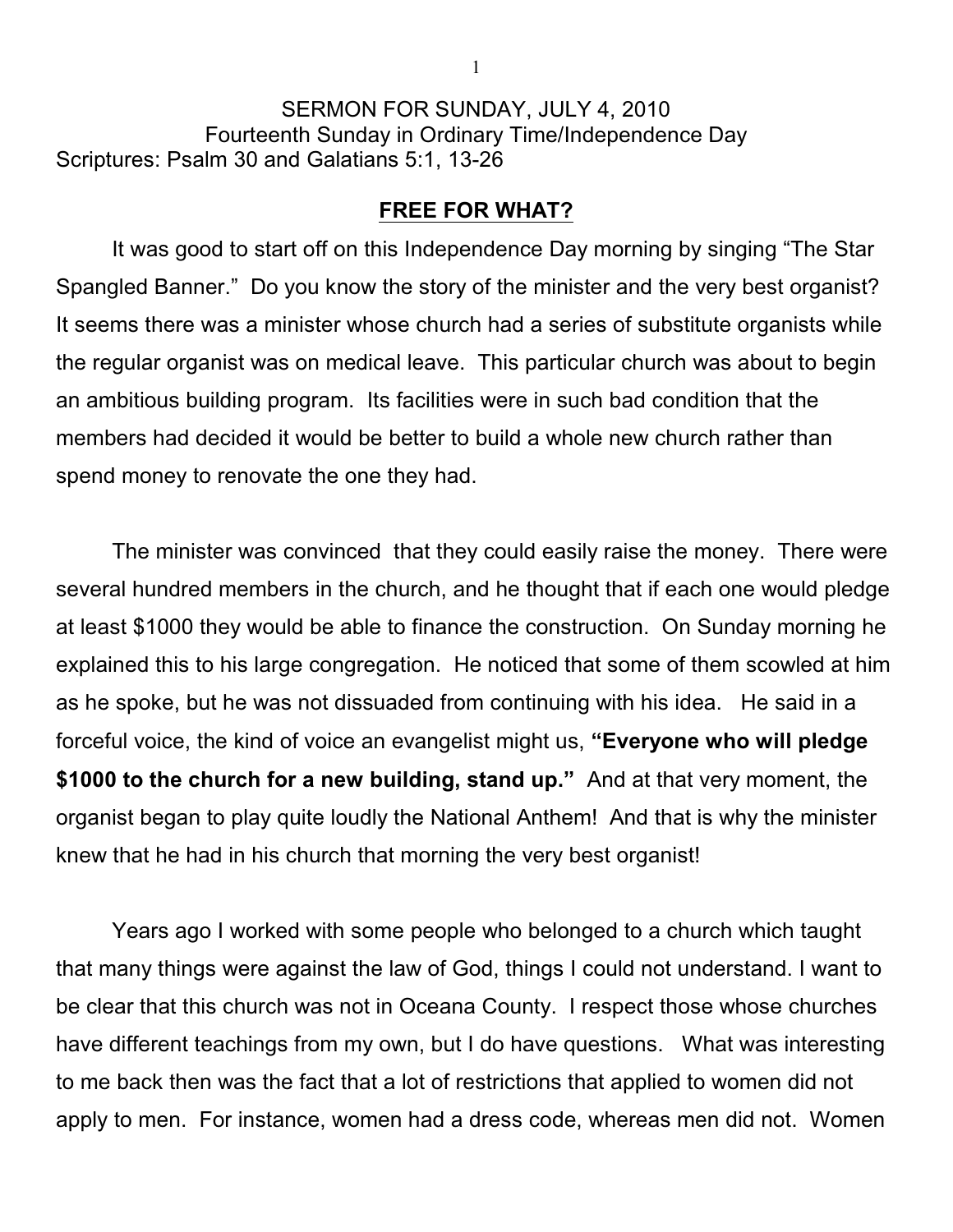could not wear anything but skirts, but men could wear pants, shorts or whatever. I was told that the rule was because women are supposed to look like women and men like men. When I tried to point out that there are cultures where pants for women are considered normal dress, and that men in Scotland have worn kilts since the 1500's, I was looked at like I was a heretic.

Women in that particular church were also not allowed to wear makeup or to cut their hair– ever! Of course drinking, smoking, dancing, movies, theater, and cardplaying were all out. In return for giving up so much and obeying the rules of the church, the members were expected to be in church on Sunday morning, Sunday evening, Wednesday evening, and Friday evening! They were expected to give a tenth of their income to the church and to support and obey the pastor whether you agreed with him or not! And women could not be pastors, preachers, teachers, deacons or anything else. It was good if you knew how to play the piano because that was an acceptable way for women to serve the Lord. In all things men had the last word, whether in the church or in the home. If a woman disobeyed, she was subject to the discipline of the church board and the pastor (who were, of course, all men). Freedom was not a big word in that church.

Paul wrote, "It is for freedom that Christ has set us free. Stand firm, then, and do not let yourselves be burdened again by a yoke of slavery." Paul could not understand why anyone who had been saved by the grace of the Lord Jesus Christ and freed from the bondage of the Law would want to go back to the old way. Why would a freed slave want go out and find a way to clamp the chains back on his wrists? One of the problems Paul had with Christians in his day was concerning the matter of circumcision. Whereas male Jews had been required under the Old Testament law to be circumcised as part of the old covenant between God and his people, Jesus Christ brought in the new covenant purchased for us by his blood. During the service of Holy

2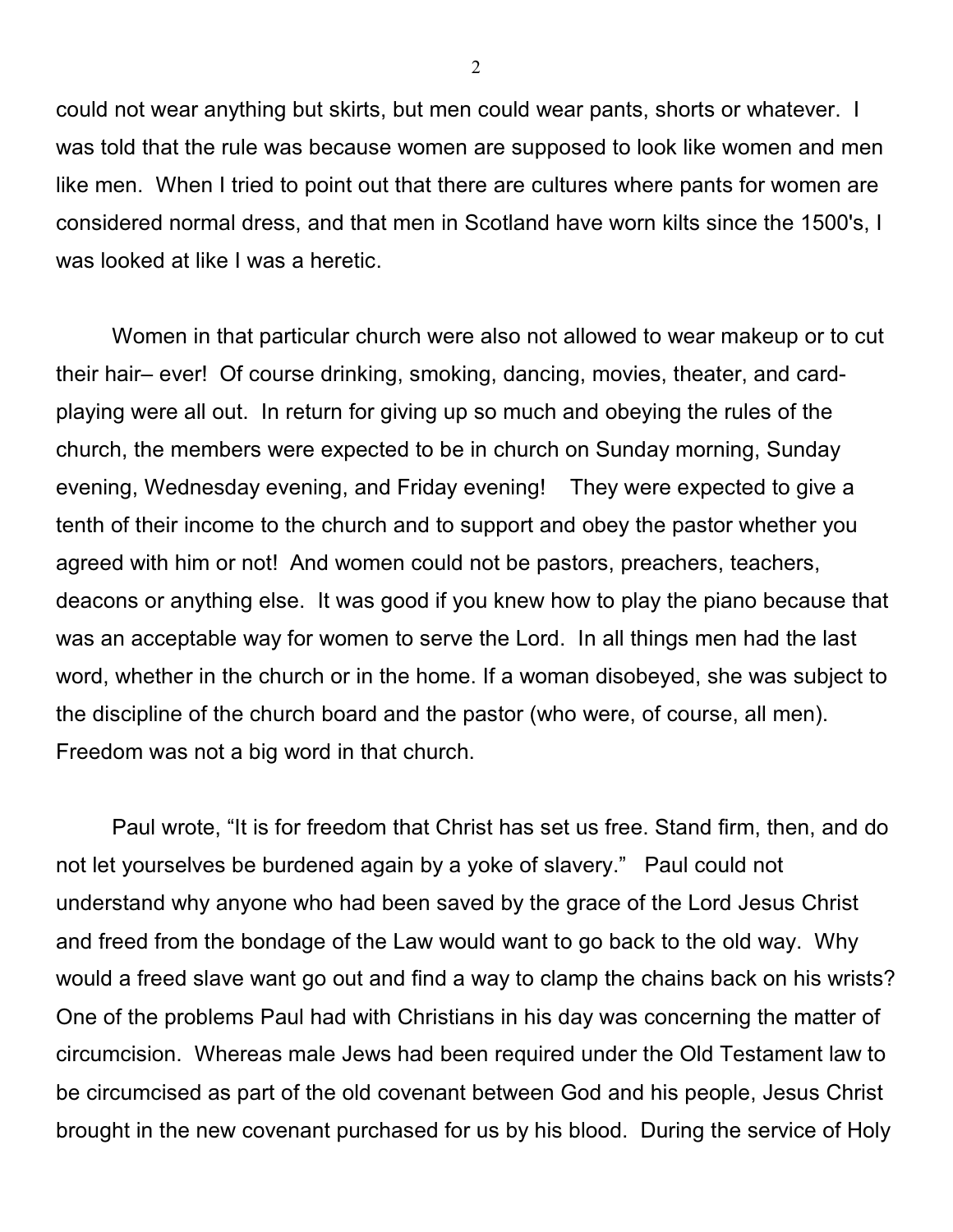Communion we hear the words from Luke, "This cup is the new covenant in my blood, which is poured out for you." Similarly from 1 Corinthians, "This cup is the new covenant in my blood; do this, whenever you drink it, in remembrance of me." And from Matthew's gospel, "This is my blood of the covenant, which is poured out for many for the forgiveness of sins." The blood of Jesus is sufficient for all time, and there is no longer any need to undergo the rite of circumcision to fulfill the Law.

The problem arose when Jews who became Christians told new converts to the faith that they must undergo circumcision. They were confused because they thought that a person had to, in essence, become a Jew before becoming a Christian. Paul said no! A Gentile does not have to do anything else but to come to faith in Christ, and Jews can stop trying to keep every little letter of the law. Jesus came in fulfillment of the Law. But if a person still works at keeping the law and keeps making sacrifices to atone for sin–well then, Christ has died in vain! Christ was the only necessary sacrifice to atone for sin for all who believe in him!

On the other hand, being a Christian does not mean you can do anything you want to. As Paul would say, "But do not use your freedom to indulge the sinful nature, rather, serve one another in love." Christians are to be about the work of God which ultimately is to love. Paul was stern with the Galatian believers. They had caused him a lot of grief because they had not always stayed faithful in their daily walk. He wrote to them, "So I say, live by the Spirit, and you will not gratify the desires of the sinful nature. For the sinful nature desires what is contrary to the Spirit, and the Spirit what is contrary to the sinful nature. They are in conflict with each other, so that you do not do what you want. But if you are led by the Spirit, you are not under law."

Paul lists a number of sinful behaviors which will cause Christians to go down the wrong path. He warns that they must be led by the Holy Spirit. Those who are led by

3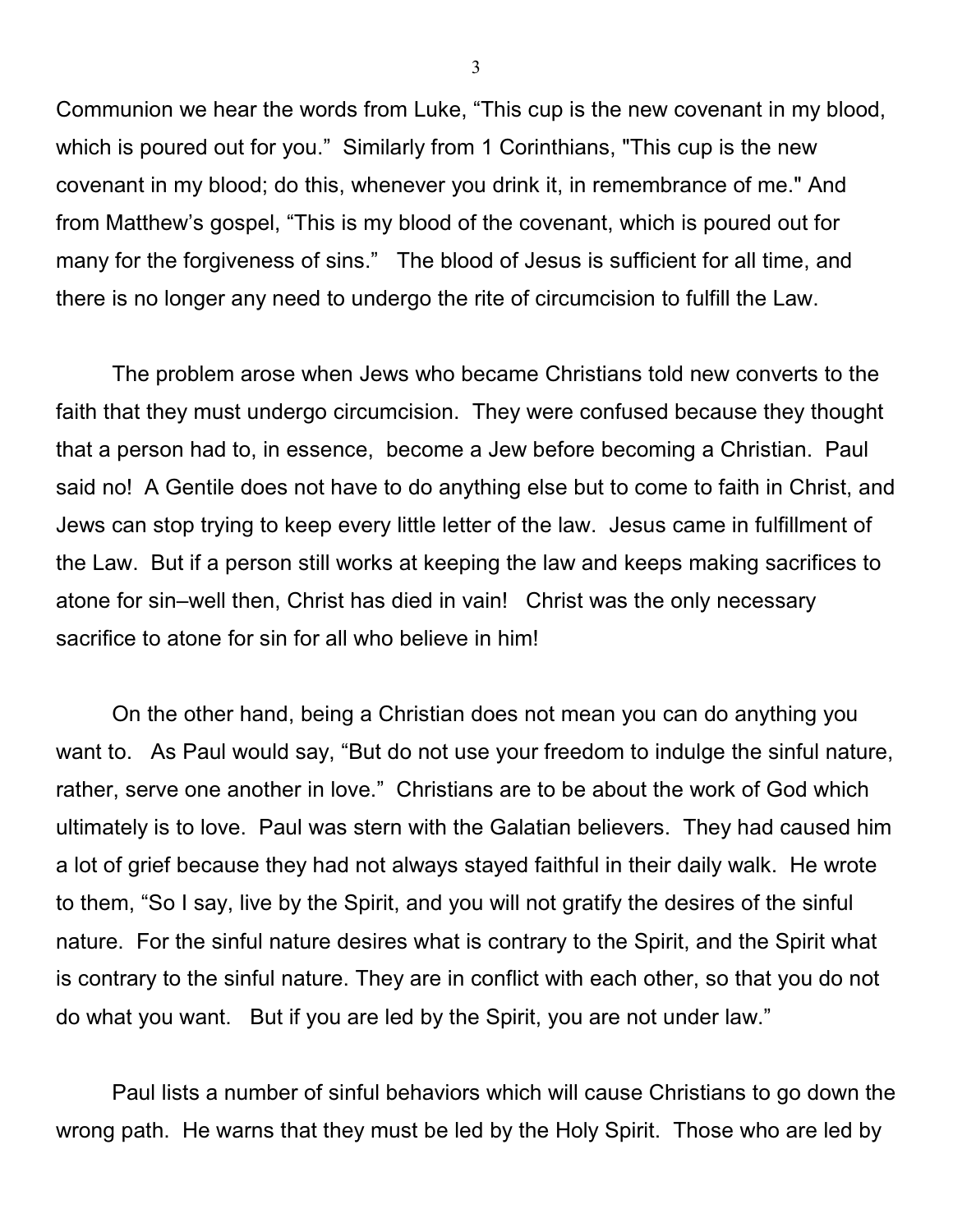the Spirit will exhibit certain traits in their lives. He wrote, "But the fruit of the Spirit is love, joy, peace, patience, kindness, goodness, faithfulness, gentleness and self-control. Against such things there is no law. Those who belong to Christ Jesus have crucified the sinful nature with its passions and desires. Since we live by the Spirit, let us keep in step with the Spirit. Let us not become conceited, provoking and envying each other."

Max Lucado wrote this little story:

Near the city of Sao Jose dos Campos, Brazil, is a remarkable facility. Twenty years ago the Brazilian government turned a prison over to two Christians. The institution was renamed Humaita, and the plan was to run it on Christian principles. With the exception of two full-time staff, all the work is done by inmates. Families outside the prison adopt an inmate to work with during and after his term. Chuck Colson visited the prison and made this report:

'When I visited Humaita I found the inmates smiling- particularly the murderer who held the keys, opened the gates and let me in. Wherever I walked I saw men at peace. I saw clean living areas, people working industriously. The walls were decorated with Biblical sayings from Psalms and Proverbs...My guide escorted me to the notorious prison cell once used for torture. Today, he told me, that block houses only a single inmate. As we reached the end of a long concrete corridor and he put the key in the lock, he paused and asked, "Are you sure you want to go in?"

"Of course," I replied impatiently, "I've been in isolation cells all over the world." Slowly he swung open the massive door, and I saw the prisoner in that punishment cell: a crucifix, beautifully carved by the Humaita inmates-the prisoner Jesus, hanging on a cross. "He's doing time for the rest of us," my guide said softly.'" (unquote)

4